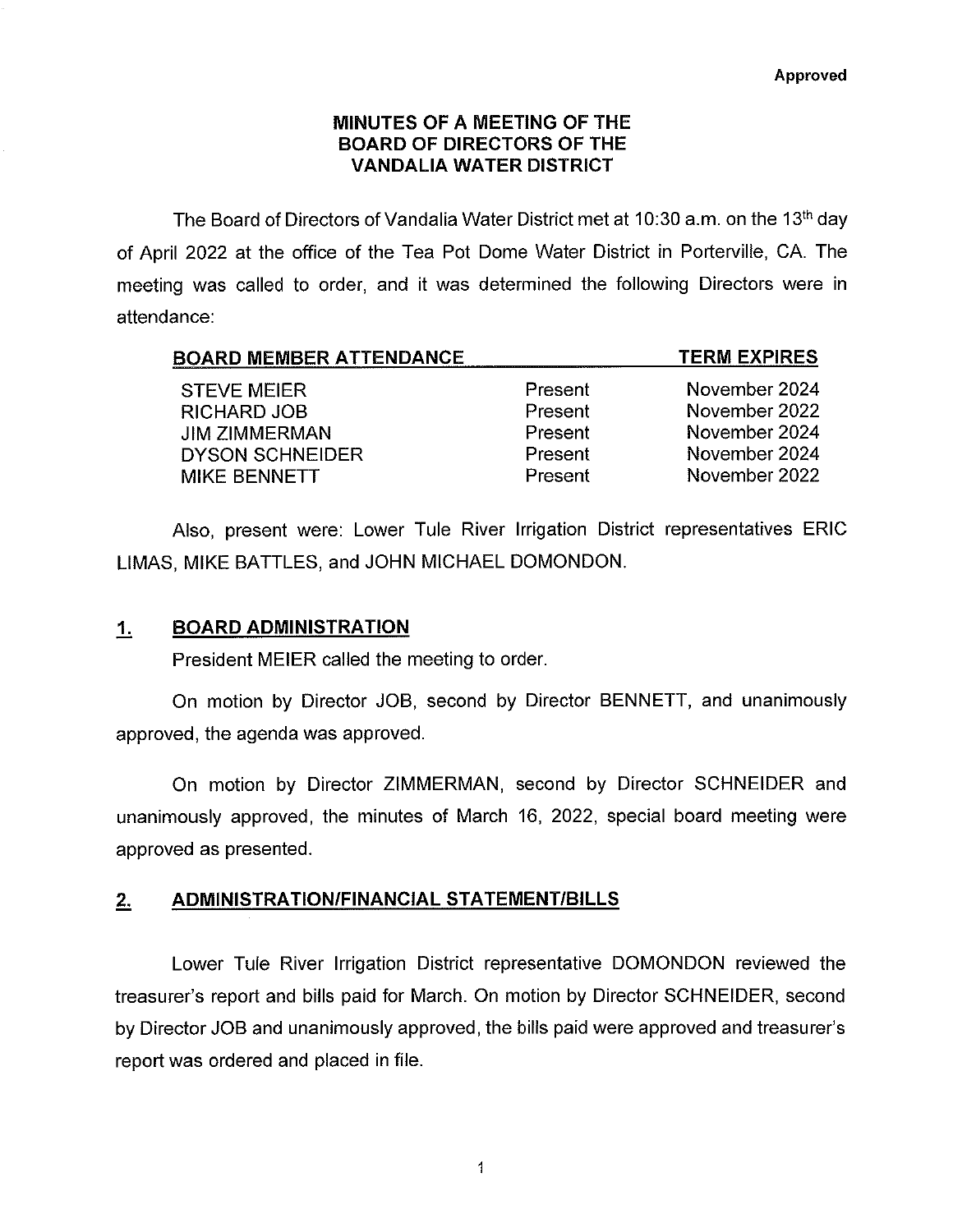#### 3, WATER OPERATIONS

DOMONDON reviewed the current water conditions, water operations, water supply and Success Reservoir monthly water deliveries for March. No action was taken.

Manager LIMAS reviewed the activities related to the tong-term operations. No action was taken.

DOMONDON, Manager LIMAS and Director SCHNEIDER reviewed activities in the East Tule GSA related to the Sustainable Groundwater Management Act. No action was taken.

## 4, OPERATIONS AND MAINTENANCE

Lower Tule River ID representative BATTLES reviewed operations and maintenance activities including water related duties, general maintenance, and well operations. BATTLES also reported on the District Meter Replacement Project and replacement of four (4) landowner meters. No action was taken.

BATTLES reviewed the status of Phase II: SCADA Project. No action was taken.

BATTLES reported activities regarding the direct delivery project regarding electrical connection. Also reported was the direct SCE electrical connection project. No action was taken.

BATTLES reviewed the proposal for the possible connection between Tea Pot Dome Water District and Vandalia Water District delivery system provided by Provost & Pritchard. After discussion, on motion by Director BENNETT, second by Director SCHNEIDER and unanimously approved, Phase I through Phase III of the proposal was approved and not to exceed \$38,000.

 $\overline{2}$